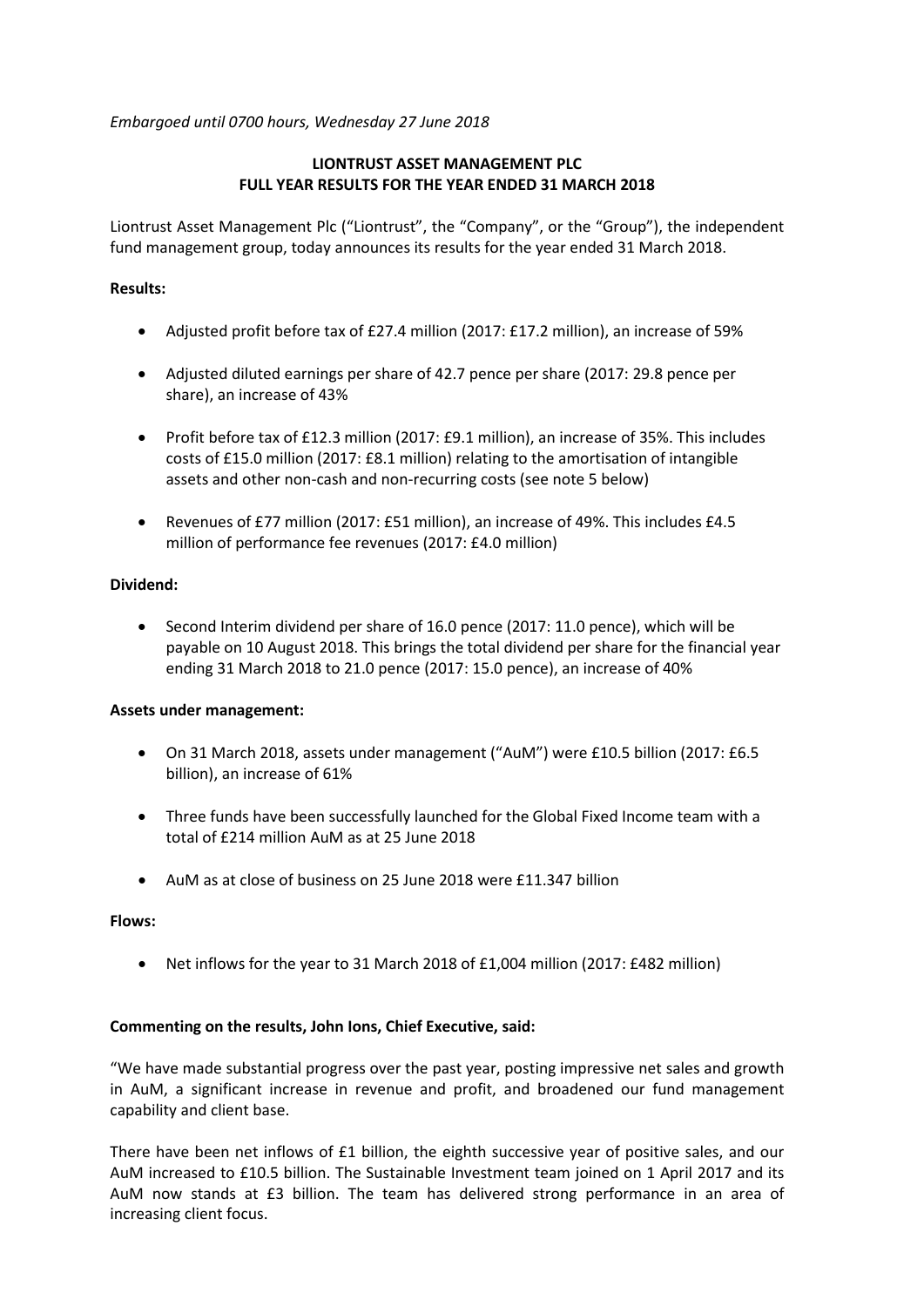The new financial year has begun well, raising £214 million for the launch of three funds managed by our Global Fixed Income team. This and good flows into other teams has now taken our AuM to £11.3 billion compared to £6.5 billion on 1 April 2017.

This demonstrates the continued demand for active fund managers with robust investment processes and proven track records.

The strong year for distribution is reflected in our financial results, with the adjusted profit before tax increasing by 59% to £27.4 million and revenues rising by 49% to £77 million.

The Distribution team is being strengthened through the recruitment of Frank Doyle as Head of Institutional Business. Frank, who is joining Liontrust in September, has extensive experience and strong relationships with consultants and institutional investors and will enhance our business in this part of the market.

I have often talked about the need for a strong foundation from which to build. As we continue to grow, the progress made over the last year in investment, client servicing and brand awareness gives me great confidence for the future."

### **For further information please contact:**

| <b>Liontrust Asset Management</b><br>John Ions, Vinay Abrol | 020 7412 1700<br>www.liontrust.co.uk |
|-------------------------------------------------------------|--------------------------------------|
| Simon Hildrey - Chief Marketing Officer                     |                                      |
| <b>Numis Securities Limited</b>                             | 020 7260 1000                        |
| Charles Farguhar                                            |                                      |
| <b>Macquarie Capital (Europe) Limited</b>                   | 020 3037 2000                        |
| Advisory - Jonny Allison, Kavita Choitram                   |                                      |
| Corporate Broking - Alex Reynolds, Nicholas Harland         |                                      |

### **Chairman's Statement**

#### Introduction

This has been a year of strong growth and expansion for Liontrust. We delivered £1 billion in net inflows and our assets under management (AuM) increased by 61% to £10.47 billion. This is a tribute to the leadership of the business, the talent we have across Liontrust and the investment we have made over the past eight years in our fund management teams, distribution, marketing and the brand.

We have continued to strengthen our fund management capability through the Sustainable Investment and Global Fixed Income ("GFI") teams. After joining Liontrust on 1 April 2017, the AuM of the Sustainable Investment team increased by £500 million over the financial year to reach nearly £3 billion. The GFI team is an excellent addition with their experience, high profile and strong track record.

These two teams have provided the business with further diversification by asset class and clients, both in the UK and internationally. They also provide clients with great reassurance at a time of increased geopolitical uncertainty.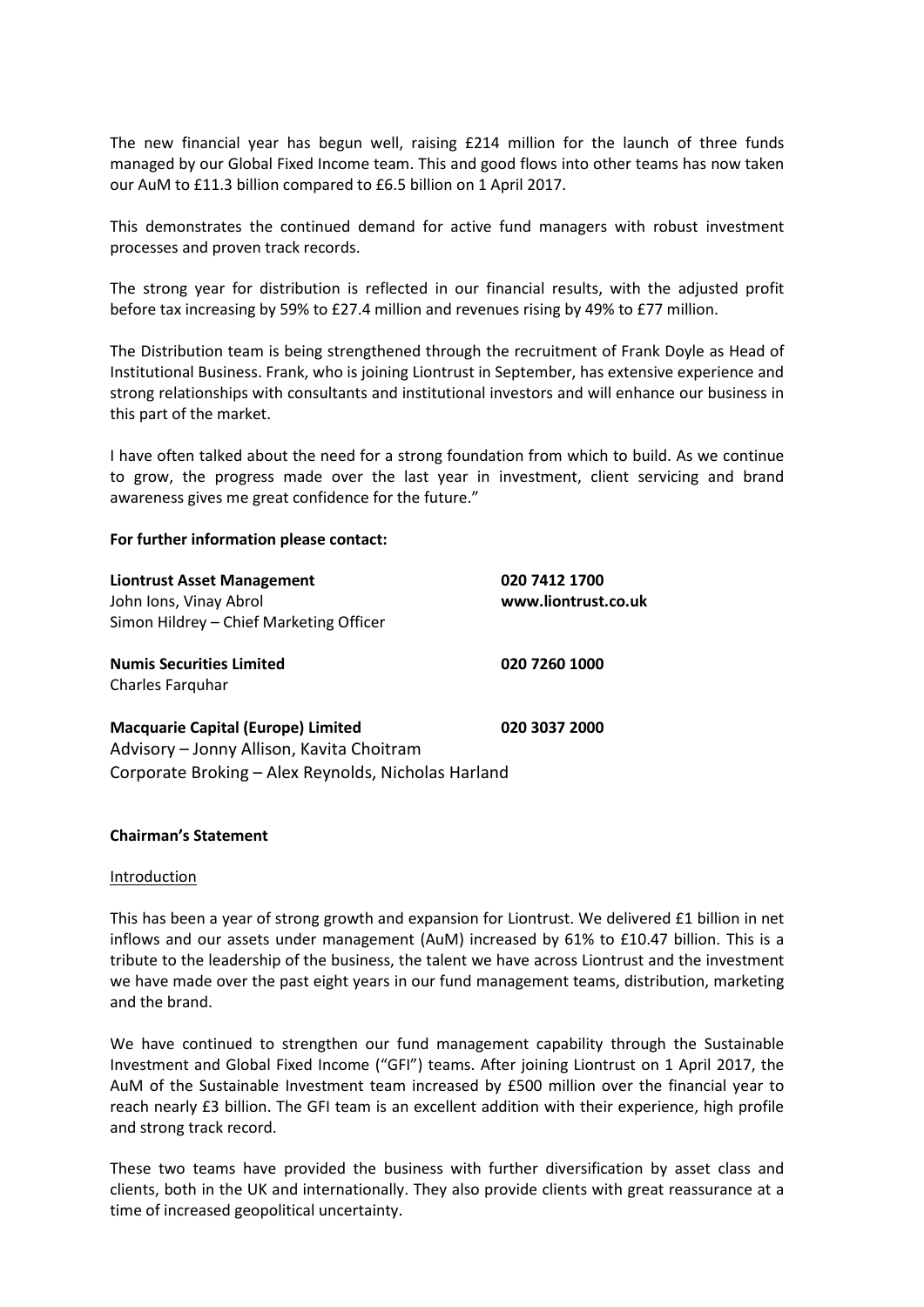We are now coming to the end of 10 years of Central Banks experimenting with unconventional measures to keep interest rates low and flood liquidity into the system to fend off a depression and strengthen the banking system. The speed of change has accelerated as we face numerous potential or actual blow-ups each year. The currency crisis in Argentina and Turkey, Brexit, trade tariffs and the near meltdown of the financial markets in Italy are just a few on the table as I write.

It is nigh on impossible to lay down a road map for the future, not least because the President of the USA is shaking all the trees in the orchard at the same time, and where the apples will fall is anybody's guess. Whether one is heartened by his advice to Kim Jong-un to build "Condos" and hotels on the beaches in North Korea is a moot point!

A key strength of the fund managers at Liontrust is that despite all of this global noise going on, they continue to run investors' money according to clear, well defined investment processes that are predictable and repeatable.

We welcomed Sophia Tickell to the Board on 1 October 2017 as an Independent Non-executive Director and she has been a strong addition for Liontrust. Sophia has been providing invaluable insight having worked with asset managers for more than 15 years and through her background in and extensive knowledge of ESG.

I would like to highlight the hard work and the contribution of the management and staff at Liontrust to the continued success of the business and to thank our shareholders and investors for their ongoing support and loyalty to the company. This commitment will enable us to continue on our growth path.

## **Results**

Adjusted profit before tax was £27.378 million (2017: £17.235 million). Adjusted profit before tax is disclosed in order to give shareholders an indication of the profitability of the Group excluding non-cash (depreciation, intangible asset amortisation and share incentivisation related) expenses and non-recurring (professional fees relating to acquisition, cost reduction, restructuring and severance compensation related) expenses ("Adjustments"), see note 5 below for a reconciliation of adjusted profit (or loss) before tax.

Profit before tax is £12.313 million (2017: £9.103 million).

## Dividend

The success in fund performance and distribution has resulted in an increase in revenues excluding performance fees of 53% and a 59% increase in our adjusted profit before tax to £27.4 million. This has enabled the Board to declare a second interim dividend of 16.0 pence per share (2017: 11.0 pence), which will be payable on 10 August 2018 to shareholders who are on the register as at 6 July 2018, the shares going ex-dividend on 5 July 2018. The total dividend for the financial year ending 31 March 2018 is 21.0 pence per share (2017: 15.0 pence per share), an increase of 40% compared with last year.

The Company has a Dividend Reinvestment Plan ("DRIP") that allows shareholders to reinvest dividends to purchase additional shares in the Company. For shareholders to apply the proceeds of this and future dividends to the DRIP, application forms must be received by the Company's Registrars by no later than 20 July 2018. Existing participants in the DRIP will automatically have the dividend reinvested. Details on the DRIP can be obtained from Link Asset Services on 0371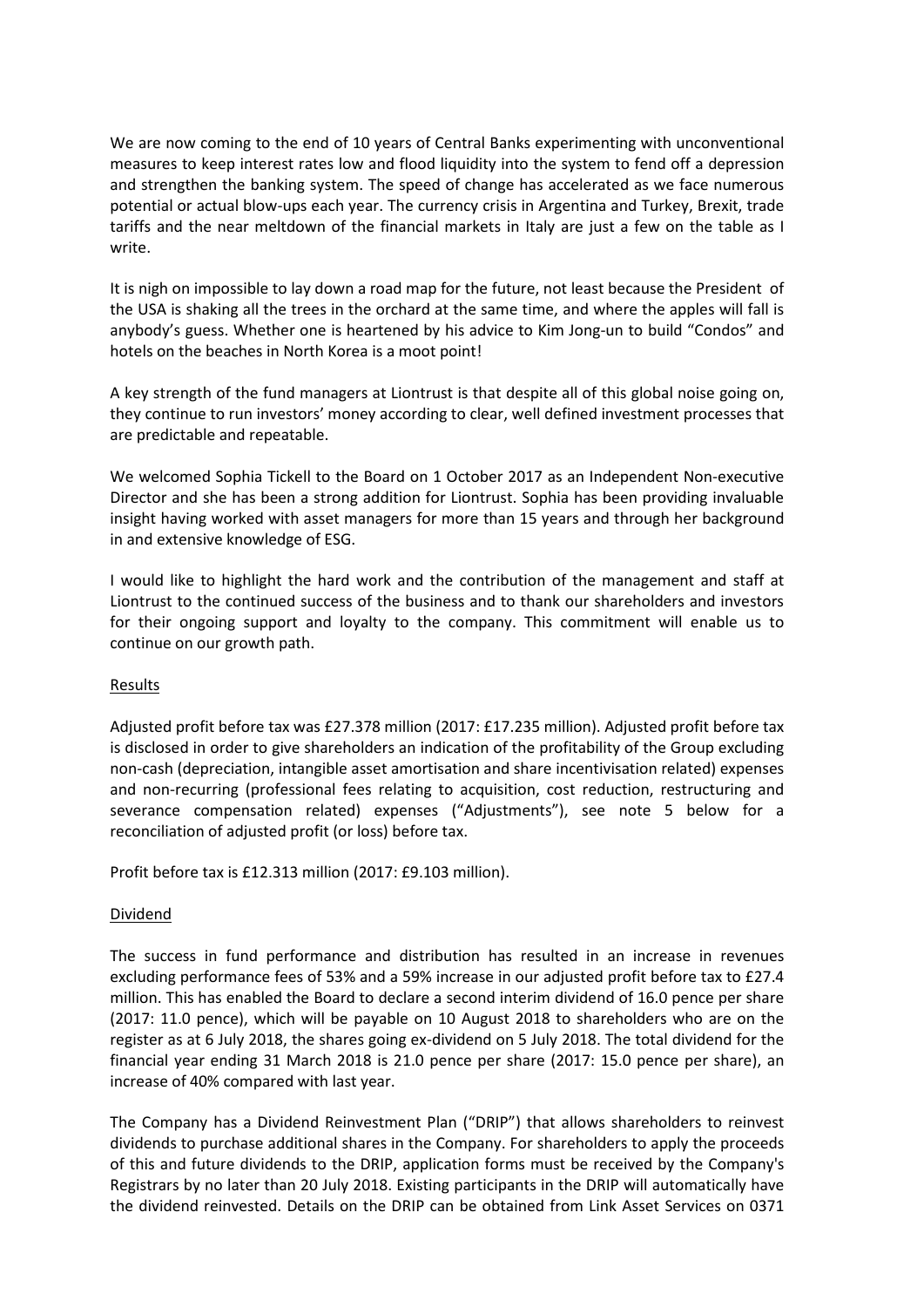664 0381 or at www.signalshares.com. (Calls are charged at the standard geographic rate and will vary by provider. Calls outside the United Kingdom will be charged at the applicable international rate. Lines are open between 09:00 - 17:30, Monday to Friday excluding public holidays in England and Wales).

Adrian Collins **Chairman 26 June 2018**

### **Chief Executive's Statement**

### Introduction

Asset management has a central role to play in enabling people to try to achieve their financial goals over the medium and long term. This role will now continue throughout people's lives due to greater longevity and with the onus increasingly being on individuals to save and invest for their own futures.

Along with this structural opportunity for asset managers comes a highly competitive market and greater scrutiny. To overcome these challenges and to take advantage of the opportunities, we will remain focused on what has brought us success and enabled us to deliver eight successive years of positive inflows.

Key to this is our first-class investment proposition and the talent of our fund management teams. By delivering what our clients and investors expect, along with strong long-term performance, through robust and repeatable investment processes, we will continue to attract assets and retain loyalty.

At a time when attention is so focused on price and cost, it can be easy to lose sight of the benefit of value. Those asset managers able to demonstrate the added value of great active fund management will retain a central role in looking after people's savings.

It is also important to deliver what investors want and not just what asset managers want to provide. Since our Sustainable Investment team joined us on 1 April 2017, we have seen a significant increase in attention and demand for this way of investing. You can see this clearly in the reaction to the fact that if current trends continue, the weight of plastic in our seas will exceed that of fish by 2050, according to the World Economic Forum. It will no longer be an option for asset managers not to have a view on Sustainable Investment.

Our Sustainable Investment team has vast experience, a clear process and a focus on generating returns for investors as well as seeking to benefit society through their holdings. The quality of this and our other fund management teams is shown by the independent recognition they are receiving. We have won seven fund awards and two group awards over the past year and have been shortlisted in eight categories at the Investment Week Fund Manager of the Year Awards 2018 in July. Five of these are for Sustainable funds within mainstream categories and two for the Economic Advantage team, who celebrated 20 years of the investment process in January 2018.

We will continue to add to and diversify our fund management capability as and when the right opportunities arise and if they meet the needs of investors. The GFI team, who joined us at the start of 2018, demonstrate the attraction of Liontrust to high-quality fund managers.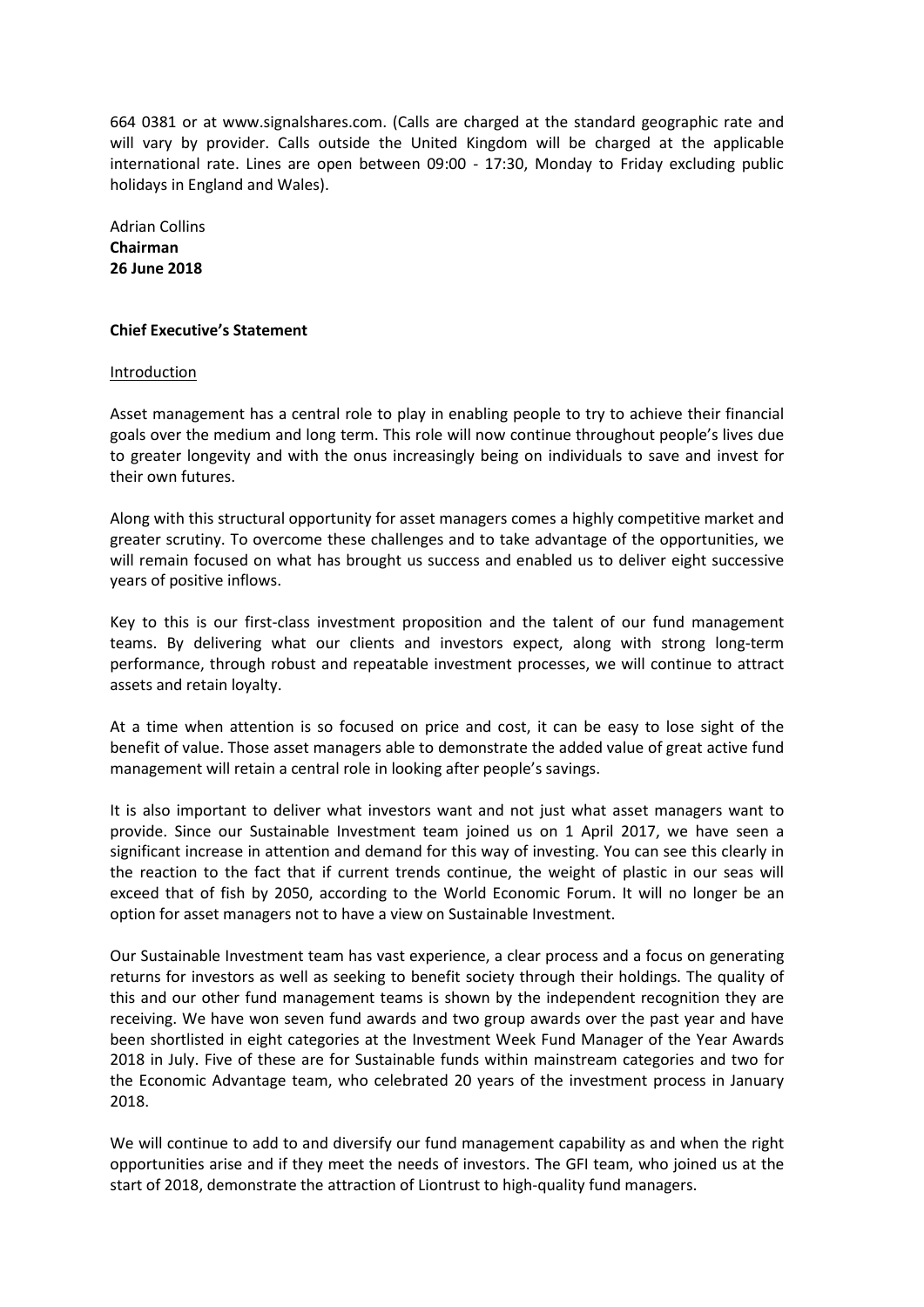The addition of the Sustainable and GFI teams and the significant investment we have made in Distribution is leading to a further broadening of our client base and a deepening of relationships. This is demonstrated by the fact that Liontrust had the 11th largest net retail sales in the UK in 2017 and had the 13th largest total net sales, according to the Pridham Report. Since the end of the 2017-18 financial year, we have successfully launched three funds for the GFI team with a total of £214 million of assets as at 25 June 2018.

Another key factor behind the growth of Liontrust has been our brand profile and engagement. To enhance this further, we have added a new partnership deal with Durham County Cricket Club. This includes sponsorship of its T20 team, the Durham Jets and the Women's Academy, along with supporting the club's community engagement through the Durham CCC Foundation and a new programme in Kenya.

Our Liontrust community engagement programme is also expanding, with a principal focus on financial education for schoolchildren. It is vital, both for the long-term future of society and the investment industry, that we give children and young people a greater understanding of and confidence in how we manage money.

The talent we have at Liontrust and the ongoing investment we are making in the business gives us the ability to continue to overcome the challenges we may face and capitalise on the many opportunities ahead of us.

### **Assets under Management**

On 31 March 2018, our AuM stood at £10.475 billion and were broken down by type and process as follows:-

| <b>Process</b>           | Total       | <b>Institutional</b>     | <b>UK Retail</b> | <b>Multi-Asset</b> | <b>Offshore Funds</b> |
|--------------------------|-------------|--------------------------|------------------|--------------------|-----------------------|
|                          | <u>(£m)</u> | $(\text{fm})$            | $(\text{fm})$    | $(\text{fm})$      | <u>(£m)</u>           |
| <b>Cashflow Solution</b> | 973         | 551                      | 313              |                    | 109                   |
| Economic Advantage       | 4,974       | 386                      | 4,507            |                    | 81                    |
| <b>Macro Thematic</b>    | 442         | 153                      | 264              |                    | 25                    |
| European Income          | 232         | $\overline{\phantom{m}}$ | 232              |                    |                       |
| Asia                     | 114         |                          | 104              |                    | 10                    |
| Sustainable Investment   | 2,996       | 54                       | 2,737            |                    | 205                   |
| Multi-Asset              | 700         | ٠                        |                  | 700                |                       |
| Indexed                  | 44          |                          | 44               |                    |                       |
| <b>Total</b>             | 10,475      | 1.144                    | 8,201            | 700                | 430                   |

### **Funds Flows**

Liontrust recorded net inflows of £1,004 million in the financial year to 31 March 2018 (2017: £482 million). A reconciliation of fund flows over the financial year is as follows:-

|                            | <b>Total</b><br>$f_{\text{m}}$ | <b>Institutional</b><br><u>£m</u> | <b>UK Retail</b><br>$\mathbf{f}$ m | <b>Multi-Asset</b><br><u>£m</u> | <b>Offshore</b><br><b>Funds</b><br><u>£m</u> |
|----------------------------|--------------------------------|-----------------------------------|------------------------------------|---------------------------------|----------------------------------------------|
| Opening AuM - 1 April 2017 | 6,523                          | 1,044                             | 4,648                              | 612                             | 219                                          |
| Net flows                  | 1,004                          | (24)                              | 906                                | 76                              | 46                                           |
| Acquisitions*              | 2,518                          | 49                                | 2,316                              | -                               | 153                                          |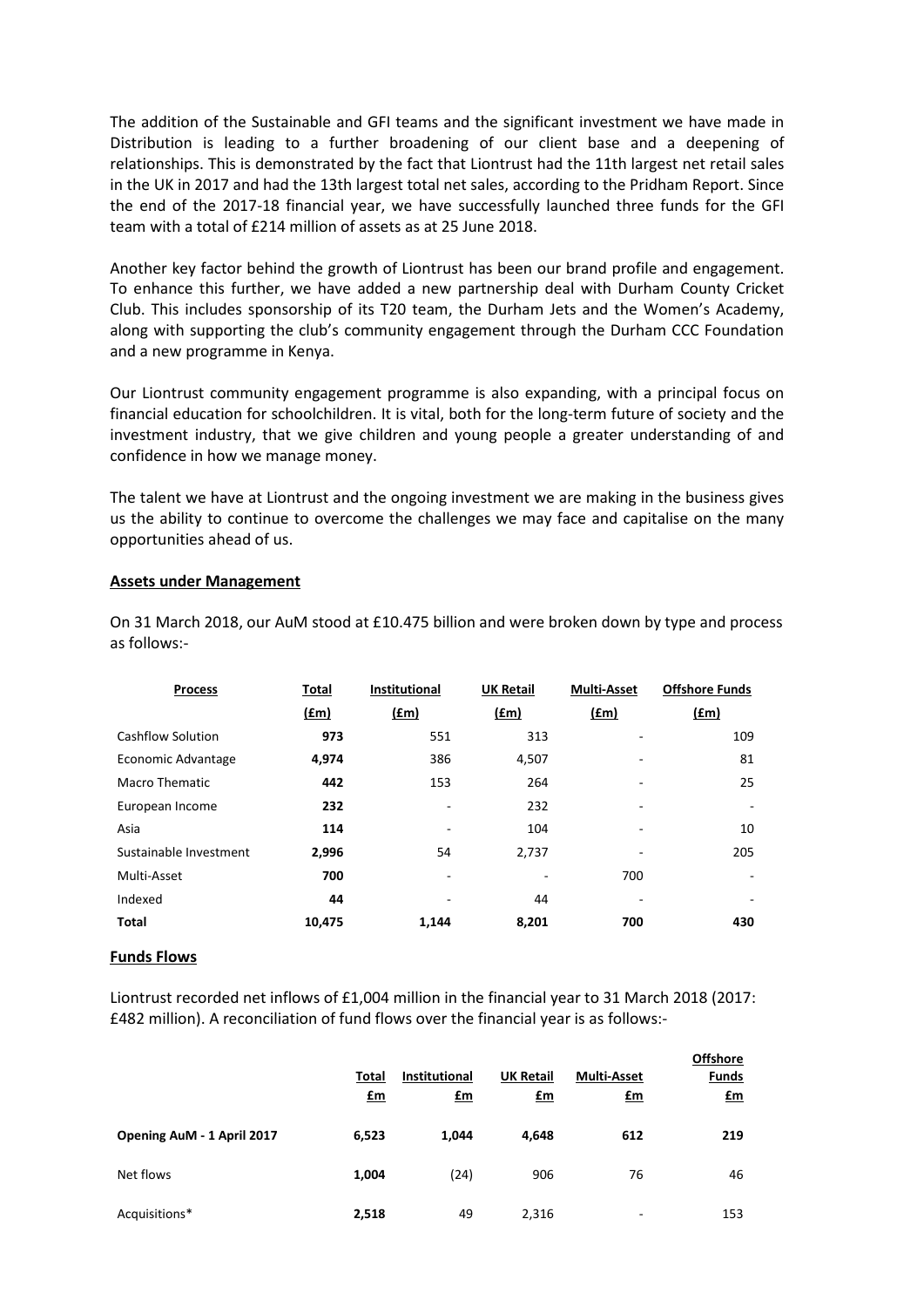| Market and Investment performance | 430    |       | 331   | 12  |     |
|-----------------------------------|--------|-------|-------|-----|-----|
| Closing AuM - 31 March 2018       | 10.475 | 1.144 | 8.201 | 700 | 430 |

\* Relates to the acquisition of Alliance Trust Investments Limited which completed on 1 April 2017.

## **Outlook**

We are well positioned to continue the growth of Liontrust. We have further diversified our fund management proposition with the addition of two high quality teams to expand our already strong capability. Through the arrival of the Sustainable Investment and Global Fixed Income teams and our greater Distribution reach, we have been expanding our client base in the UK and internationally.

This is enhanced by our strong brand and the investment we have made in the infrastructure of the business, particularly over the past year. Our brand profile not only gives us great awareness, it also engenders a positive opinion of and engagement with Liontrust among clients and investors. This builds trust and loyalty for the future.

John Ions **Chief Executive 26 June 2018**

## **Extracts from the Strategic Report**

## **UK Retail fund performance**

|                                                               | <b>Quartile ranking</b><br>$-Since$<br>Launch/Manager<br><b>Appointed</b> | <b>Quartile</b><br>ranking - 5<br>year | <b>Quartile</b><br>ranking $-3$<br>year | <b>Quartile</b><br>$ranking - 1$<br>year | Launch<br>Date/Manager<br><b>Appointed</b> |
|---------------------------------------------------------------|---------------------------------------------------------------------------|----------------------------------------|-----------------------------------------|------------------------------------------|--------------------------------------------|
| Liontrust UK Growth Fund                                      | $\mathbf{1}$                                                              | $\overline{2}$                         | $\mathbf{1}$                            | $\overline{2}$                           | 25/03/2009                                 |
| <b>Liontrust Special Situations</b><br>Fund                   | $\mathbf{1}$                                                              | $\mathbf{1}$                           | 1                                       | $\mathbf{1}$                             | 10/11/2005                                 |
| Liontrust UK Smaller<br>Companies Fund                        | 1                                                                         | $\mathbf{1}$                           | $\mathbf{1}$                            | $\overline{2}$                           | 08/01/1998                                 |
| Liontrust UK Micro Cap<br>Fund                                | $\overline{2}$                                                            |                                        |                                         | $\overline{2}$                           | 09/03/2016                                 |
| Liontrust Macro Equity<br><b>Income Fund</b>                  | $\mathbf 1$                                                               | 3                                      | $\overline{4}$                          | 3                                        | 31/10/2003                                 |
| Liontrust Macro UK Growth<br>Fund                             | $\overline{2}$                                                            | 3                                      | $\overline{4}$                          | 3                                        | 01/08/2002                                 |
| Liontrust European Growth<br>Fund                             | 1                                                                         | $\overline{2}$                         | $\mathbf{1}$                            | $\overline{4}$                           | 15/11/2006                                 |
| Liontrust Asia Income Fund                                    | $\overline{2}$                                                            | $\overline{2}$                         | 3                                       | 3                                        | 05/03/2012                                 |
| Liontrust European Income<br>Fund                             | 3                                                                         | 4                                      | 4                                       | 4                                        | 15/12/2005                                 |
| Liontrust European<br><b>Enhanced Income Fund</b><br>(Hedged) | 4                                                                         | 4                                      | 4                                       | $\overline{2}$                           | 30/04/2010                                 |
| Liontrust Global Income<br>Fund                               | 3                                                                         |                                        | 3                                       | $\overline{2}$                           | 03/07/2013                                 |
| Liontrust Monthly Income<br><b>Bond Fund</b>                  | 1                                                                         | $\mathbf{1}$                           | 1                                       | $\mathbf{1}$                             | 12/07/2010                                 |
| Liontrust SF Absolute<br>Growth Fund                          | $\overline{4}$                                                            | $\mathbf{1}$                           | $\mathbf{1}$                            | $\mathbf{1}$                             | 19/02/2001                                 |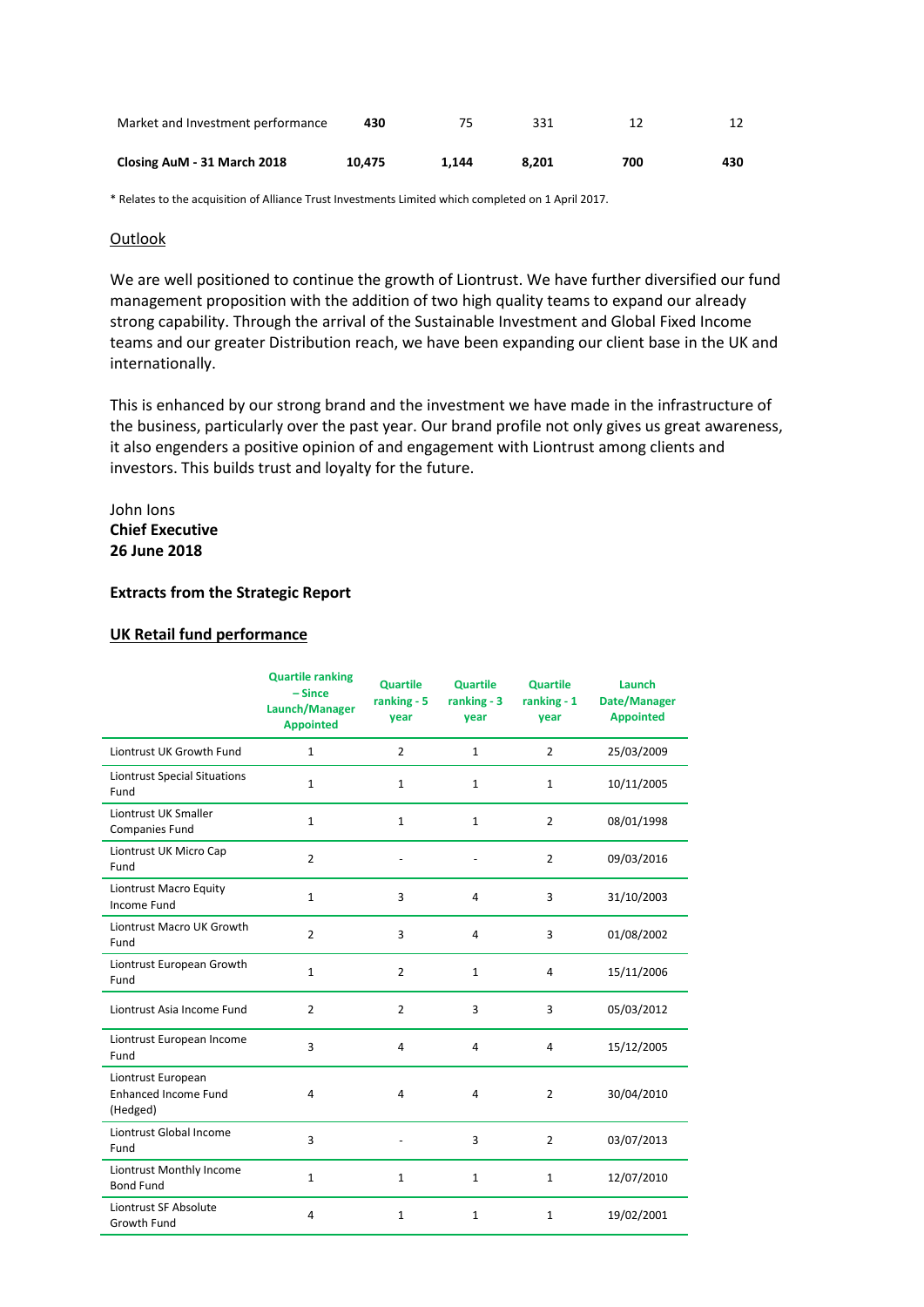| Liontrust SF Corporate<br><b>Bond Fund</b> |                |   | 1 |   | 20/08/2012 |
|--------------------------------------------|----------------|---|---|---|------------|
| Liontrust SF Cautious<br>Managed Fund      |                |   | 1 | 1 | 23/07/2014 |
| Liontrust SF Defensive<br>Managed Fund     |                |   |   |   | 23/07/2014 |
| Liontrust SF European<br>Growth Fund       | $\mathfrak{p}$ | 2 | 2 | 3 | 19/02/2001 |
| Liontrust SF Global Growth<br>Fund         | 4              | 2 | 2 | 1 | 19/02/2001 |
| Liontrust SF Managed Fund                  | $\overline{2}$ |   | 1 |   | 19/02/2001 |
| Liontrust UK Ethical Fund                  | $\mathfrak z$  |   | 1 |   | 01/12/2000 |
| Liontrust SF UK Growth<br>Fund             | 2              |   | 1 | 1 | 19/02/2001 |

Source: Financial Express, total return (income reinvested and net of fees), bid to bid, to 31 March 2018 unless otherwise stated, based on primary share classes. The above funds are all UK authorised unit trusts or UK authorised ICVCs (primary share class). Liontrust FTSE 100 Tracker Fund (index fund) not included. Past performance is not a guide to the future; the value of investments and the income from them can fall as well as rise. Investors may not get back the amount originally subscribed. Quartile rankings correct as at 6 April 2018.

## **Consolidated Statement of Comprehensive Income For the year ended 31 March 2018**

|                                              |                | Year<br>ended<br>31-Mar-18 | Year<br>ended<br>31-Mar-17 |
|----------------------------------------------|----------------|----------------------------|----------------------------|
|                                              | <b>Notes</b>   | £'000                      | £'000                      |
|                                              |                |                            |                            |
| Revenue                                      |                | 76,861                     | 51,508                     |
| Cost of sales                                |                | (50)                       | (50)                       |
| <b>Gross profit</b>                          | $\overline{3}$ | 76,811                     | 51,458                     |
| Realised profit on sale of financial assets  |                | 3                          | 6                          |
| Unrealised (loss)/profit on financial assets |                | (142)                      | 134                        |
| Contingent consideration on ATI acquisition  |                | (912)                      |                            |
| Administration expenses                      | 4              | (63, 450)                  | (42, 506)                  |
| <b>Operating profit</b>                      |                | 12,310                     | 9,092                      |
| Interest receivable                          |                | 3                          | 11                         |
| Profit before tax                            |                | 12,313                     | 9,103                      |
| Taxation                                     |                | (3,590)                    | (2, 275)                   |
| Profit for the year                          |                | 8,723                      | 6,828                      |
| Other comprehensive income                   |                |                            |                            |
| Unrealised profit on financial assets        |                | 33                         |                            |
| <b>Total comprehensive income</b>            |                | 8,756                      | 6,828                      |
|                                              |                | Pence                      | Pence                      |

**Earnings per share**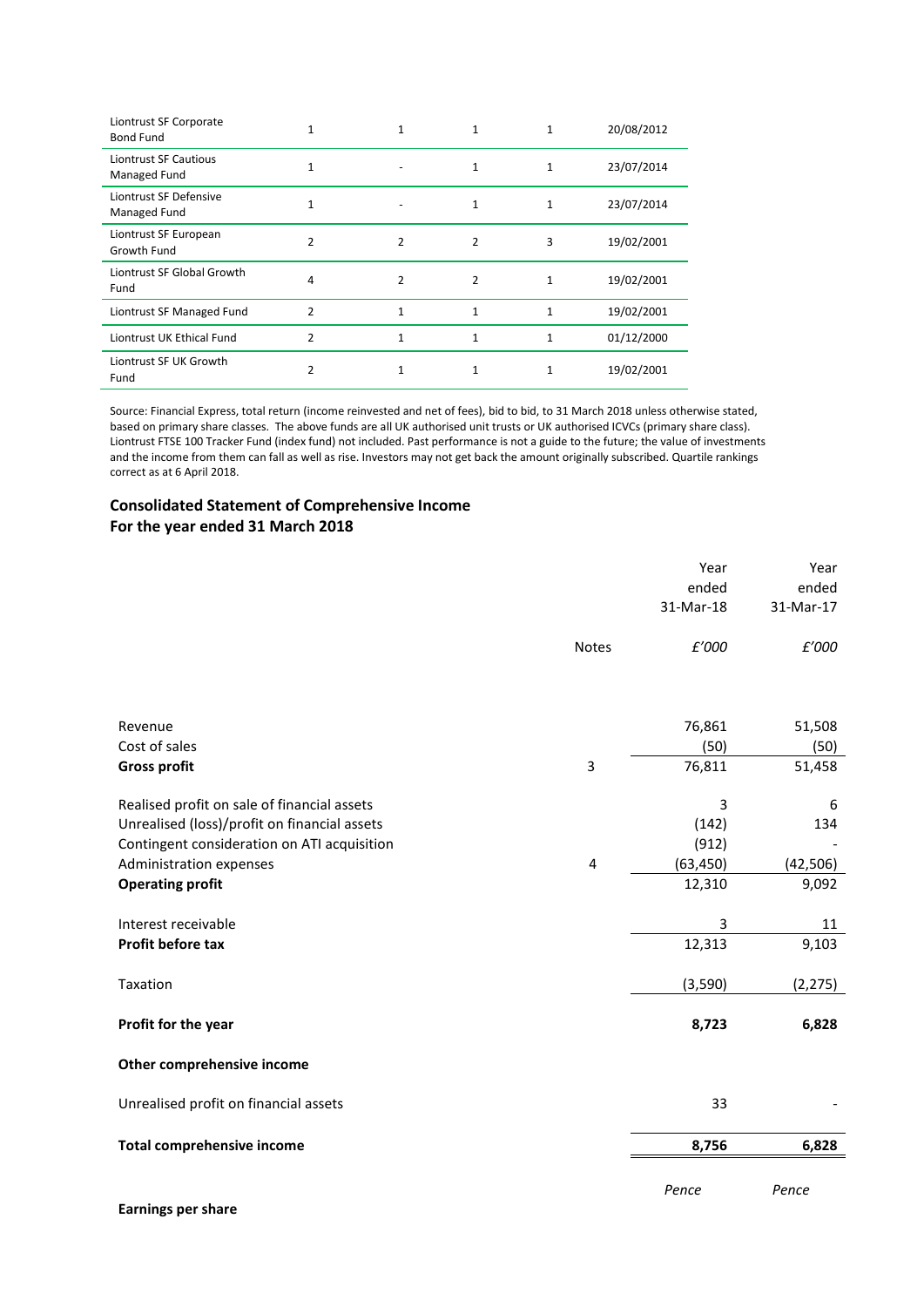| <b>Basic</b> | 17.76 | 15,15 |
|--------------|-------|-------|
| Diluted      | 16.88 | 14.75 |

The notes 1 to 12 form an integral part of this condensed consolidated financial information.

# **Consolidated Balance Sheet As at 31 March 2018**

|                                                    | 31-Mar-18 | 31-Mar-17 |
|----------------------------------------------------|-----------|-----------|
|                                                    | £'000     | £'000     |
| <b>Assets</b>                                      |           |           |
| Non current assets                                 |           |           |
| Intangible assets                                  | 13,521    | 3,640     |
| Goodwill                                           | 11,872    |           |
| Property, plant and equipment                      | 207       | 195       |
| Deferred tax assets                                |           | 964       |
| <b>Total non current assets</b>                    | 25,600    | 4,799     |
| <b>Current assets</b>                              |           |           |
| Trade and other receivables                        | 79,080    | 68,066    |
| Financial assets                                   | 2,076     | 1,404     |
| Cash and cash equivalents                          | 30,775    | 16,956    |
| <b>Total Current assets</b>                        | 111,931   | 86,426    |
| <b>Liabilities</b>                                 |           |           |
| <b>Non current liabilities</b>                     |           |           |
| Deferred tax liability                             | (918)     |           |
| <b>DBVAP liability</b>                             | (838)     | (322)     |
| Acquisition related contingent liability           | (2, 912)  |           |
| <b>Total non current liabilities</b>               | (4,668)   | (322)     |
|                                                    |           |           |
| <b>Current liabilities</b>                         |           |           |
| Trade and other payables                           | (83, 104) | (63,960)  |
| Corporation tax payable                            | (1, 403)  | (393)     |
| <b>Total Current liabilities</b>                   | (84, 507) | (64, 353) |
| <b>Net current assets</b>                          | 27,424    | 22,073    |
| <b>Net assets</b>                                  | 48,356    | 26,550    |
| Shareholders' equity attributable to owners of the |           |           |
| parent                                             |           |           |
| Ordinary shares                                    | 495       | 454       |
| Share premium                                      | 15,796    |           |
| Deferred consideration                             | 3,959     |           |
| Capital redemption reserve                         | 19        | 19        |
| Retained earnings                                  | 31,853    | 28,936    |
| Own shares held                                    | (3,766)   | (2,859)   |
| <b>Total equity</b>                                | 48,356    | 26,550    |

The notes 1 to 12 form an integral part of this condensed consolidated financial information.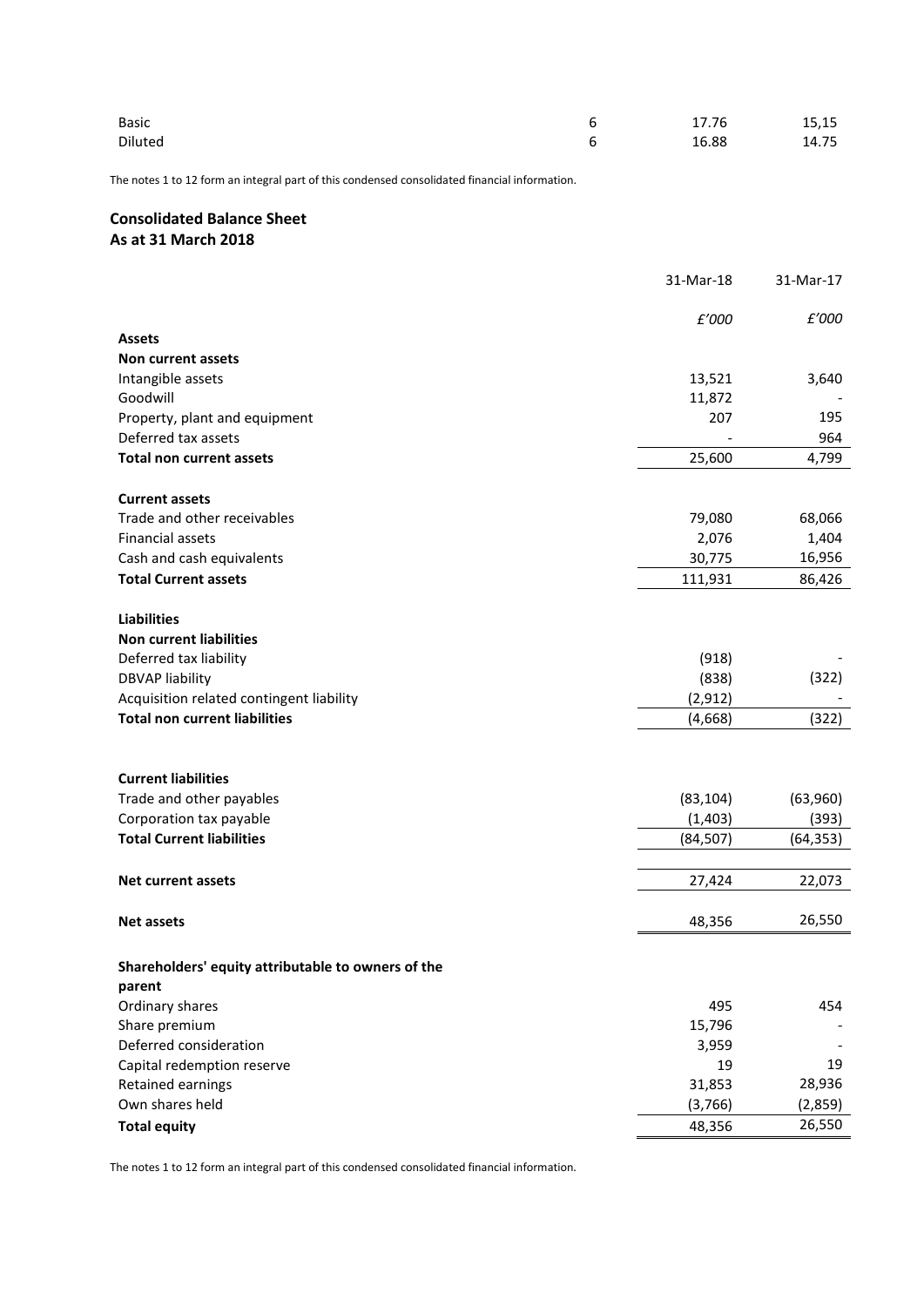# **Consolidated Cash Flow Statement For the year ended 31 March 2018**

|                                                                  | Year      | Year      |
|------------------------------------------------------------------|-----------|-----------|
|                                                                  | ended     | ended     |
|                                                                  | 31-Mar-18 | 31-Mar-17 |
|                                                                  | £'000     | £'000     |
| Cash flows from operating activities                             |           |           |
| Cash received from operations                                    | 88,032    | 56,460    |
| Cash paid in respect of operations                               | (60, 783) | (42, 489) |
| Net cash paid for changes in unit trust receivables and payables | 92        | (363)     |
| Net cash generated from operations                               | 27,341    | 13,608    |
| Interest received                                                | 3         | 11        |
| Tax paid                                                         | (2,774)   | (2,705)   |
| Net cash generated from operating activities                     | 24,570    | 10,914    |
| Cash flows from investing activities                             |           |           |
| Purchase of property and equipment                               | (159)     | (73)      |
| Acquisition of Argonaut investment management contracts          |           | (4,083)   |
| Acquisition of ATI (net of cash acquired)                        | (929)     |           |
| Purchase of ICIs                                                 |           | (95)      |
| Purchase of DBVAP Financial Asset                                | (920)     | (940)     |
| Purchase of seeding investments                                  |           | (252)     |
| Sale of seeding investments                                      | 54        | 151       |
| Net cash used in investing activities                            | (1,954)   | (5, 292)  |
| Cash flows from financing activities                             |           |           |
| Purchase of own shares                                           | (930)     | (1,738)   |
| Dividends paid                                                   | (7, 867)  | (5,895)   |
| Net cash used in financing activities                            | (8, 797)  | (7,633)   |
| Net (decrease)/increase in cash and cash equivalents             | 13,819    | (2,011)   |
| Opening cash and cash equivalents*                               | 16,956    | 18,967    |
| <b>Closing cash and cash equivalents</b>                         | 30,775    | 16,956    |

\* Cash and cash equivalents consists only of cash balances.

The notes 1 to 12 form an integral part of this condensed consolidated financial information.

# **Consolidated Statement of Change in Equity For the year ended 31 March 2018**

|                                                   | Ordinary<br>shares | Share<br>Premium         | <b>Deferred</b><br>consideration | Capital<br>redemption    | Retained<br>earnings | Own<br>shares<br>held    | Total<br>Equity |
|---------------------------------------------------|--------------------|--------------------------|----------------------------------|--------------------------|----------------------|--------------------------|-----------------|
|                                                   | £ '000             | £ '000                   | £ '000                           | £ '000                   | £ '000               | £ '000                   | £ '000          |
| <b>Balance at 1 April 2017</b><br>brought forward | 454                | $\overline{\phantom{a}}$ | $\overline{\phantom{a}}$         | 19                       | 28,936               | (2,859)                  | 26,550          |
| Profit for the year                               |                    | $\overline{\phantom{a}}$ | $\overline{\phantom{a}}$         | $\overline{\phantom{a}}$ | 8,723                | $\overline{\phantom{0}}$ | 8,723           |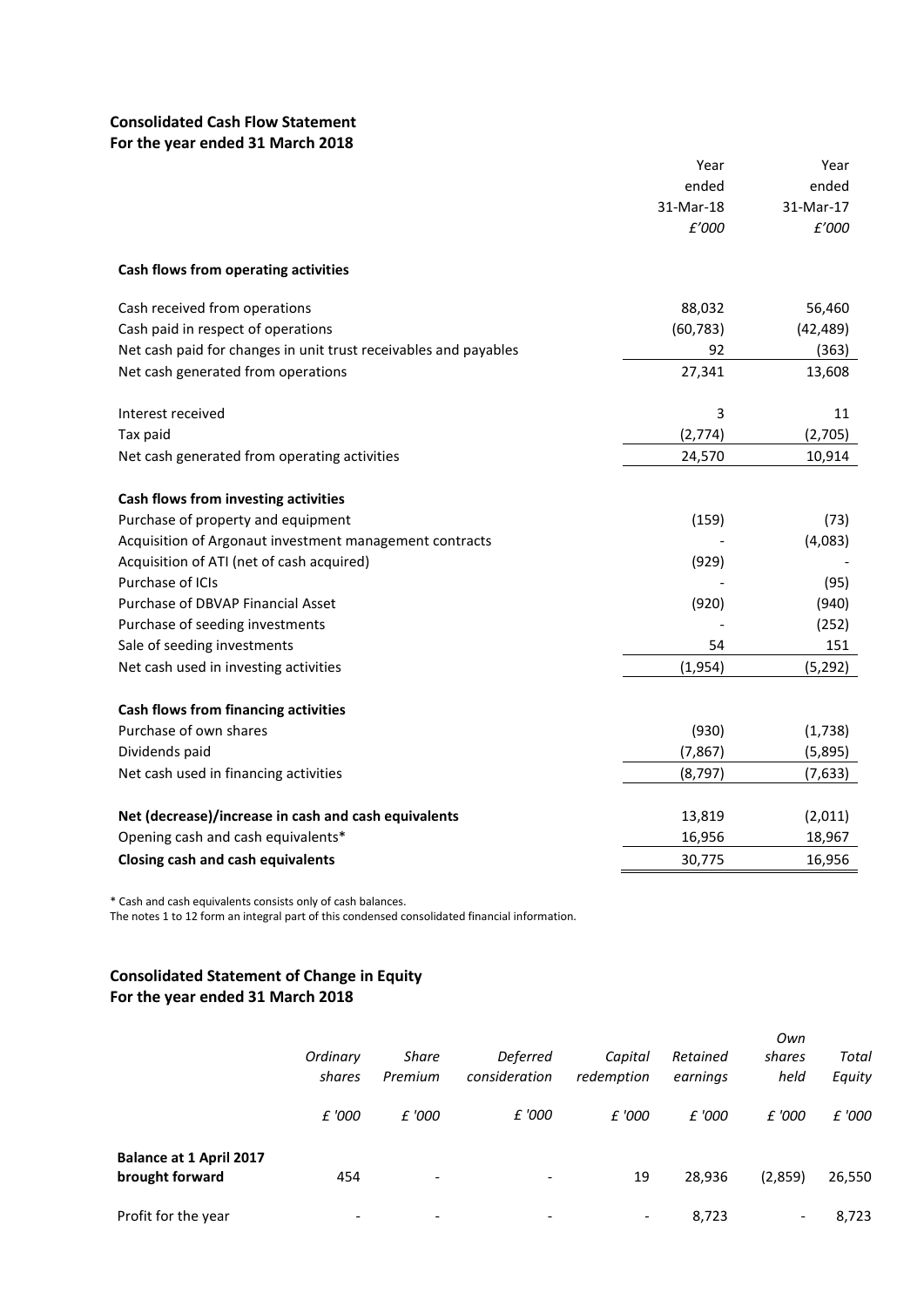| Balance at 31 March 2018                   | 495 | 15,796 | 3,959                    | 19                       | 31,853                   | (3,766)                  | 48,356   |
|--------------------------------------------|-----|--------|--------------------------|--------------------------|--------------------------|--------------------------|----------|
| Equity share options<br>issued             |     |        | $\overline{\phantom{a}}$ | $\overline{\phantom{a}}$ | 2,086                    | $\overline{\phantom{a}}$ | 2,086    |
| EBT share option<br>settlement             |     |        |                          |                          | (58)                     | 58                       |          |
| Deferred consideration ATI                 |     |        | 3,959                    |                          |                          | $\overline{\phantom{a}}$ | 3,959    |
| Purchase of own shares                     |     |        |                          |                          | $\overline{\phantom{a}}$ | (965)                    | (965)    |
| Shares issued                              | 41  | 15,796 | $\overline{\phantom{0}}$ | $\overline{\phantom{a}}$ |                          | $\overline{\phantom{a}}$ | 15,837   |
| Dividends paid                             |     |        |                          | $\overline{\phantom{a}}$ | (7, 867)                 | $\overline{\phantom{a}}$ | (7, 867) |
| Total comprehensive<br>income for the year |     |        |                          | $\overline{\phantom{a}}$ | 8,756                    | $\overline{\phantom{a}}$ | 8,756    |
| Other comprehensive<br>income              |     |        |                          |                          | 33                       | $\overline{\phantom{a}}$ | 33       |

# **Consolidated Statement of Change in Equity For the year ended 31 March 2017**

|                                                   | Ordinary<br>shares           | <b>Share</b><br>premium | Capital<br>redemption    | Retained<br>earnings     | Own<br>shares<br>held    | Total<br>Equity |
|---------------------------------------------------|------------------------------|-------------------------|--------------------------|--------------------------|--------------------------|-----------------|
|                                                   | £ '000                       | £ '000                  | £ '000                   | £ '000                   | £ '000                   | £ '000          |
| <b>Balance at 1 April 2016</b><br>brought forward | 454                          | 17,692                  | 19                       | 9,330                    | (1, 317)                 | 26,178          |
| Profit for the year                               |                              |                         | $\overline{\phantom{a}}$ | 6,828                    | $\overline{\phantom{a}}$ | 6,828           |
| Total comprehensive income<br>for the year        |                              |                         |                          | 6,828                    |                          | 6,828           |
| Dividends paid                                    |                              |                         | $\overline{\phantom{a}}$ | (5,895)                  | $\overline{\phantom{a}}$ | (5,895)         |
| Capital reduction                                 | $\qquad \qquad \blacksquare$ | (17, 692)               | $\overline{\phantom{0}}$ | 17,692                   |                          |                 |
| Purchase of own shares                            |                              |                         |                          | $\overline{\phantom{0}}$ | (1,738)                  | (1,738)         |
| Purchase of ICI's                                 |                              |                         |                          | (95)                     | $\overline{\phantom{a}}$ | (95)            |
| EBT share option settlement                       |                              |                         |                          | (133)                    | 196                      | 63              |
| Equity share options issued                       |                              |                         |                          | 1,209                    | $\overline{\phantom{a}}$ | 1,209           |
| Balance at 31 March 2017                          | 454                          |                         | 19                       | 28,936                   | (2,859)                  | 26,550          |

The notes 1 to 12 form an integral part of this condensed consolidated financial information.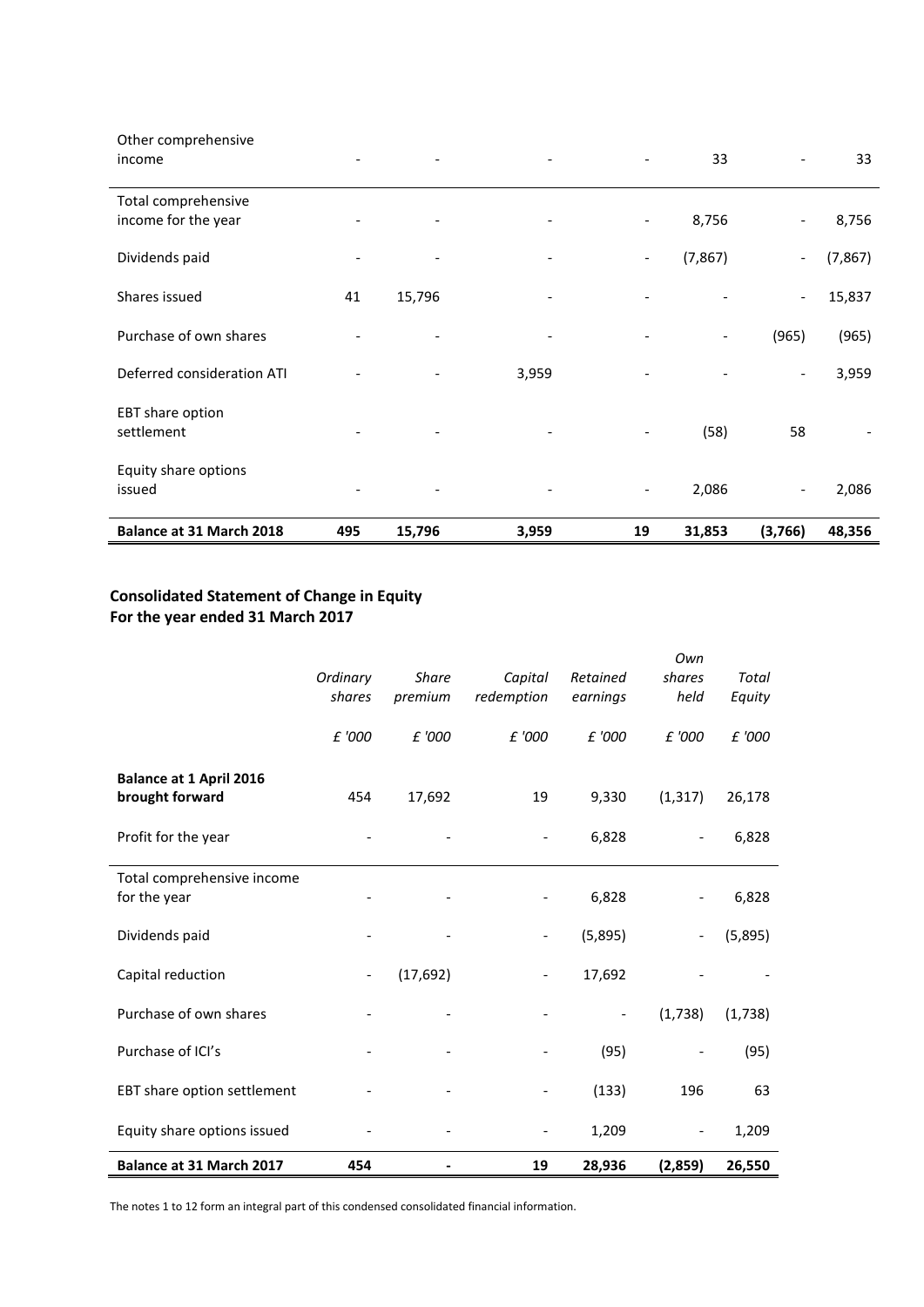## **Notes to the Financial Statements**

## **1. Accounting policies**

The Group's accounting policies are consistent with those set out in the Annual Report and Accounts for the year ended 31 March 2018.

# **2. Segmental reporting**

The Group operates only in one business segment - Investment management.

The Group offers different fund products through different distribution channels. All key financial, business and strategic decisions are made centrally by the Executive directors of the Board, which determines the key performance indicators of the Group. The Board reviews financial information presented at a Group level. The Board is therefore the chief operating decision-maker for the Group. The information used to allocate resources and assess performance is reviewed for the Group as a whole. On this basis, the Group considers itself to be a single-segment investment management business.

# **3. Revenue (Gross Profit)**

|                           | Year      | Year      |
|---------------------------|-----------|-----------|
|                           | Ended     | ended     |
|                           | 31-Mar-18 | 31-Mar-17 |
|                           | £'000     | £'000     |
|                           |           |           |
| - Revenue <sup>1</sup>    | 72,411    | 47,459    |
| - Performance fee revenue | 4,450     | 4,049     |
| <b>Total revenue</b>      | 76,861    | 51,508    |

(1) Revenue includes investment management fees, initial charges and commissions and box profits.

## **4. Administration expenses**

|                                                                          | Year ended | Year ended |
|--------------------------------------------------------------------------|------------|------------|
|                                                                          | 31-Mar-18  | 31-Mar-17  |
|                                                                          | £'000      | £'000      |
| <b>Employee related expenses</b>                                         |            |            |
| Director and employee costs                                              | 9,721      | 5,721      |
| Pensions                                                                 | 585        | 305        |
| Share incentivisation expense                                            | 2,929      | 1,487      |
| <b>DBVAP</b> expense                                                     | 805        | 188        |
| Severance compensation                                                   | 430        | 53         |
|                                                                          |            |            |
|                                                                          | 14,470     | 7,754      |
| Non-employee related expenses                                            |            |            |
| Members drawings charged as an expense                                   | 25,357     | 19,062     |
| Share incentivisation expense members                                    | 1,296      | 1,762      |
| Members severance compensation                                           | 339        | 165        |
| Professional services (restructuring, acquisition related<br>and other)* | 5,840      | 1,359      |
| Depreciation and Intangible asset amortisation                           | 2,481      | 3,118      |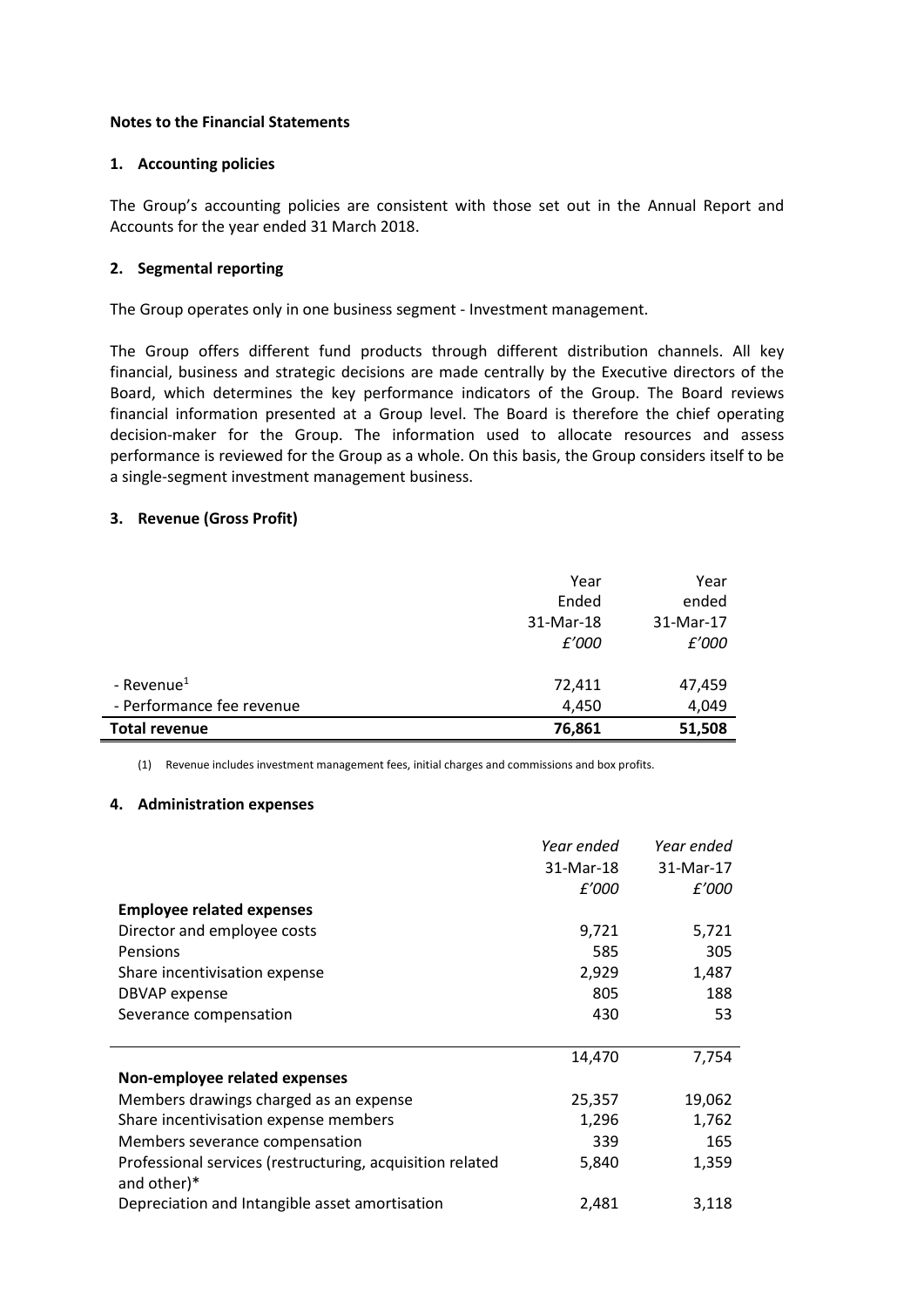| Other administration expenses | 13,667 | 9,286  |
|-------------------------------|--------|--------|
|                               | 48.980 | 34.752 |
|                               | 63,450 | 42,506 |

\* Includes costs in connection with replacement of front office systems, costs relating to the acquisition of ATI, legal costs relating to claim by former member and costs relating to a claim relating to the acquisition of Walker Crips Asset Managers Limited.

## **5. Adjusted profit before tax**

Adjusted profit before tax is disclosed in order to give shareholders an indication of the profitability of the Group, non-cash (depreciation, intangible asset amortisation and share incentivisation related) expenses and non-recurring (acquisition, cost reduction, restructuring, share incentivisation and severance compensation related) expenses ("Adjustments"), and is reconciled in the table below.

|                                                                            | Year ended | Year ended |
|----------------------------------------------------------------------------|------------|------------|
|                                                                            | 31-Mar-18  | 31-Mar-17  |
|                                                                            | £'000      | £'000      |
|                                                                            |            |            |
| Profit for the year                                                        | 8,723      | 6,828      |
| Taxation                                                                   | 3,590      | 2,275      |
| Profit                                                                     | 12,313     | 9,103      |
|                                                                            |            |            |
| Share incentivisation expense                                              | 4,225      | 3,249      |
| Other comprehensive income (unrealised gain on financial assets)           | 33         |            |
| <b>DBVAP</b> expense                                                       | 805        | 188        |
| Severance compensation                                                     | 769        | 218        |
| Acquisition related contingent consideration                               | 912        |            |
| Professional services (restructuring, acquisition related and other) $(1)$ | 5,840      | 1,359      |
| Depreciation and Intangible asset amortisation                             | 2,481      | 3,118      |
| Adjustments                                                                | 15,065     | 8,132      |
|                                                                            |            |            |
| Adjusted profit before tax                                                 | 27,378     | 17,235     |
|                                                                            |            |            |
| Interest receivable                                                        | (3)        | (11)       |
| Adjusted operating profit                                                  | 27,375     | 17,224     |
|                                                                            |            |            |
| Adjusted basic earnings per share <sup>(2)</sup>                           | 45.14      | 30.60      |
| Adjusted basic earnings per share (excluding performance fees) (2)(3)      | 42.53      | 28.19      |
| Adjusted diluted earnings per share <sup>(2)</sup>                         | 42.67      | 29.79      |
| Adjusted diluted earnings per share (excluding performance fees) $(2)(3)$  | 40.19      | 27.45      |

(1) Includes costs in connection with replacement of front office systems, costs relating to the acquisition of ATI, legal costs relating to claim by former member and costs relating to a claim relating to the acquisition of Walker Crips Asset Managers Limited. (2) Assumes a tax rate of 19% (2017: 20%)

(3) Performance fee revenues contribution calculated in line with operating margin of 35.6% (2017: 33.5%)

### **6. Earnings per share**

The calculation of basic earnings per share is based on profit after taxation for the year and the weighted average number of Ordinary Shares in issue for each year. The weighted average number of Ordinary Shares was 45,059,188 for the year (2017:44,346,674). Shares held by the Liontrust Asset Management Employee Trust are not eligible for dividends and are treated as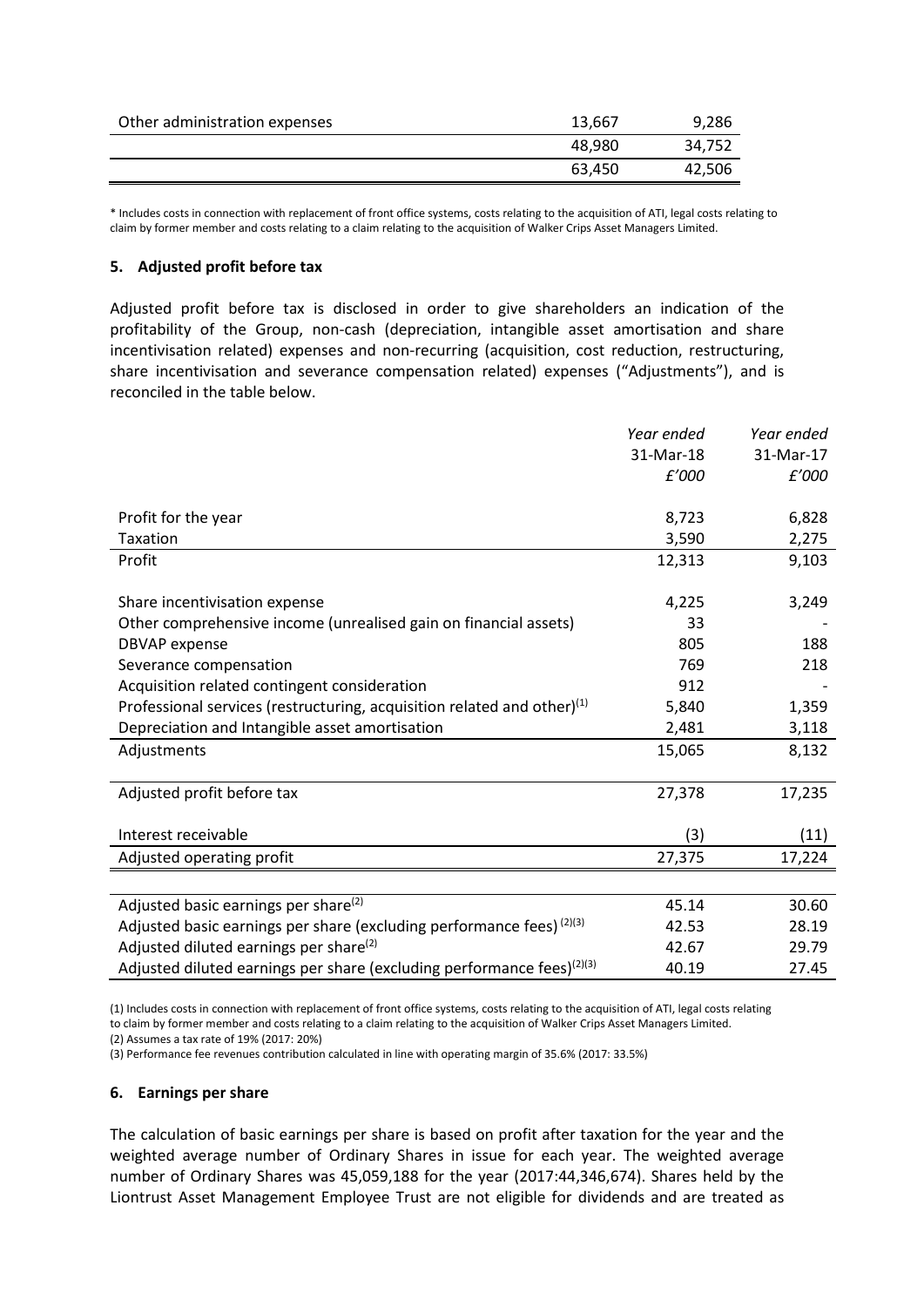cancelled for the purposes of calculating earnings per share.

Diluted earnings per share are calculated on the same bases as set out above, after adjusting the weighted average number of Ordinary Shares for the effect of options to subscribe for new Ordinary Shares or Ordinary Shares held in the Liontrust Asset Management Employee Trust that were in existence during the year ended 31 March 2018. The adjusted weighted average number of Ordinary Shares so calculated for the year was 51,977,398 (2017: 46,285,217). This is reconciled to the actual weighted number of Ordinary Shares as follows:

|                                                                               | 2018<br>number | 2017<br>number    |
|-------------------------------------------------------------------------------|----------------|-------------------|
| Weighted average number of Ordinary Shares                                    | 49,125,724     | 45,059,188        |
| Weighted average number of dilutive Ordinary shares under option:             |                |                   |
| - to the Liontrust Long Term Incentive Plan<br>- to the Liontrust Option Plan | 1,463,856      | 789,963<br>30,949 |
| - to the Deferred Bonus and Variable Allocation Plan                          | 372,620        | 395,144           |
| - to the Liontrust Members Incentive Plan                                     |                | 9,973             |
| Effect of dilution re: Alliance Trust Investments acquisition                 | 1,015,198      |                   |
| Adjusted weighted average number of Ordinary Shares                           | 51,977,398     | 46,285,217        |

## **7. Financial assets**

The Group holds financial assets that have been categorised within one of three levels using a fair value hierarchy that reflects the significance of the inputs into measuring the fair value. These levels are based on the degree to which the fair value is observable and are defined as follows:

- a) Level 1 fair value measurements are those derived from quoted prices (unadjusted) in active markets for identical assets and liabilities;
- b) Level 2 fair value measurements are those derived from inputs other than quoted prices included within level 1 that are observable for the asset or liability, either directly (i.e. as prices) or indirectly (i.e. derived from prices); and
- c) Level 3 fair value measurements are those derived from valuation techniques that include inputs for the asset or liability that are not based on observable market data.

As at the balance sheet date all financial assets are categorised as Level 1.

Assets held at fair value through profit and loss:

The Group's assets held at fair value through profit and loss represent shares in the Liontrust GF Global Strategic Equity Fund, and units in the Liontrust Global Income Fund, the Liontrust Macro Equity Income Fund, the Liontrust UK Growth Fund and the Liontrust Asia Income Fund. Any Foreign currency assets are translated at rates of exchange ruling at the balance sheet date and any exchange rate differences arising are shown in note 17 of the financial statements.

### Assets held as available-for-sale:

The Group's assets held as available-for-sale represent shares in the GF Global Strategic Equity Fund, the GF European Smaller Companies Fund, the GF European Strategic Equity Fund, The GF Asia Income Fund, the GF Macro Equity Income Fund and the GF UK Growth Fund (all sub-funds of Liontrust Global Funds PLC) and are valued at bid price); and units in the Liontrust Global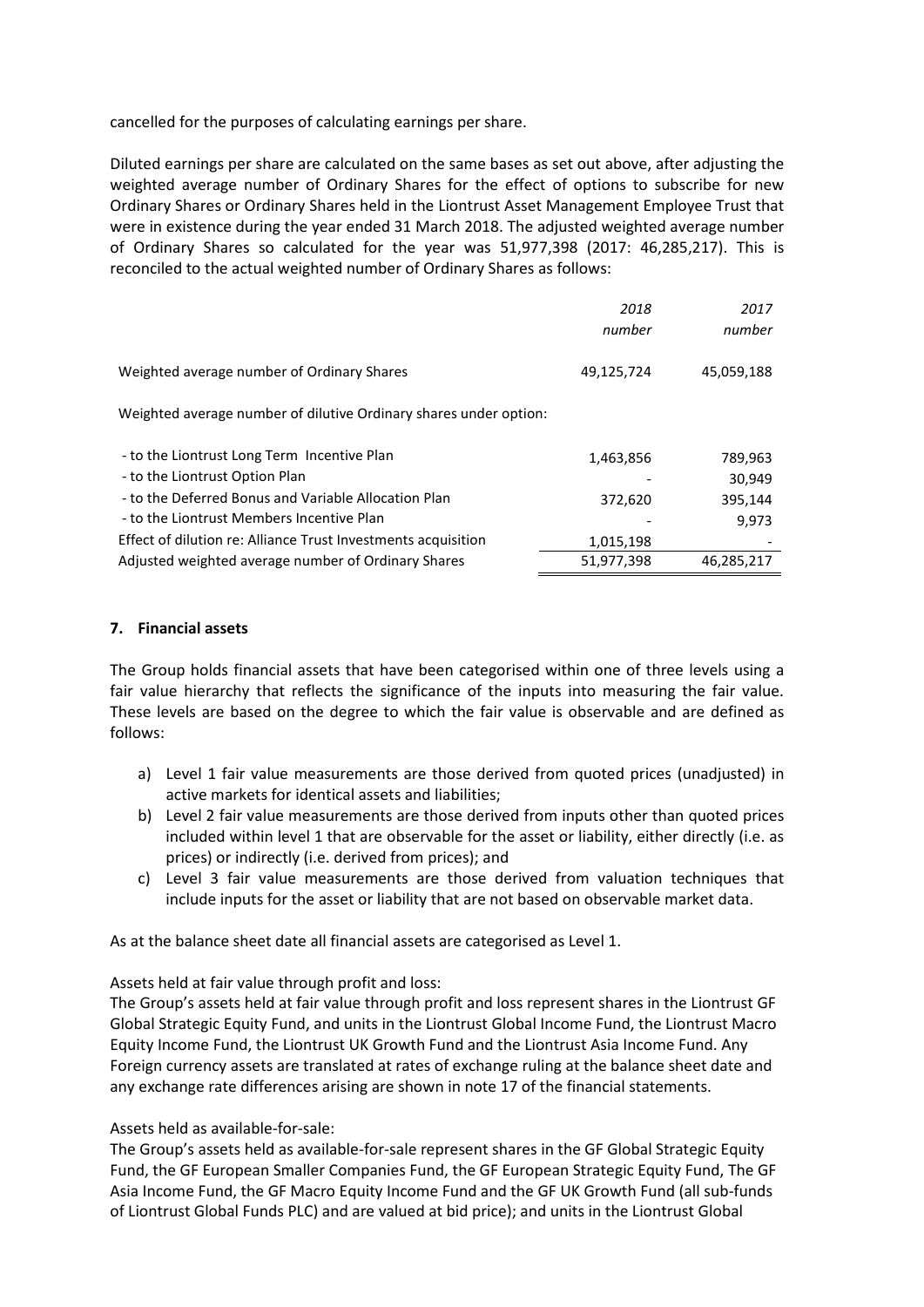Income Fund, The Liontrust Macro Equity Income Fund, The Liontrust Asia Income Fund and the Liontrust UK Growth Fund. The gain on the fair value adjustments during the year net of tax was £33,000 (2017:£nil). Foreign currency assets are translated at rates of exchange ruling at the balance sheet date and any exchange rate differences arising are shown in note 17 of the financial statements.

# **8. Acquisition of Alliance Trust Investments Limited**

On 1 April 2017 ("Completion Date"), the Company acquired the entire issued share capital and obtained control of Alliance Trust Investments Limited ("ATI") at a cost of £31.425 million (the "Acquisition") from Alliance Trust Plc ("AT Plc"). As a result of the Acquisition, the Group is expected to increase its offerings to investors, both domestically and across Europe. It expects to reduce costs and benefit from economies of scale following a process of restructuring and integration.

The goodwill of £11.9 million arising from the Acquisition is attributable to the acquired customer base and the expected economies of scale and efficiency increases from combining the operations of ATI and the Group.

The following table summarises the consideration paid for ATI, the fair value of assets acquired and the liabilities assumed at the Completion Date.

| Consideration at 1 April 2017                                              | £'000   |
|----------------------------------------------------------------------------|---------|
| Cash                                                                       | 9,629   |
| Equity instruments (amount on completion) - 4,060,792 shares               | 15,837  |
| Equity instruments (deferred consideration) - 1,015,198 shares             | 3,959   |
| Contingent consideration                                                   | 2,000   |
| <b>Total consideration</b>                                                 | 31,425  |
| Recognised amounts of identifiable assets acquired and liabilities assumed |         |
| Cash and cash equivalents                                                  | 8,700   |
| Trade and other receivables                                                | 4,603   |
| Trade and other payables                                                   | (3,674) |
| Investment Management contracts                                            | 12,000  |
| Deferred tax liabilities                                                   | (2,076) |
| Total identifiable net assets                                              | 19,553  |
| Goodwill                                                                   | 11,872  |
| Total                                                                      | 31,425  |

Acquisition related costs of £576,000 have been charged to administrative expenses in the Consolidated Statement of Comprehensive Income for the year ended 31 March 2017. Since the Completion Date, the ATI business has contributed revenue of £10.9 million and a net loss of £0.3 million (including reorganisation costs).

# Equity instruments issued

The equity instruments issued on the Completion Date comprise of 4.061 million of the Company's ordinary shares ("Ordinary Shares"). The Share Purchase Deed relating to the Acquisition stipulated that Liontrust pay an initial consideration of £13.6 million to be satisfied in Ordinary Shares in a number of shares calculated with reference to the 30 day average of the Company's share price as at 15 December 2016. The fair value of the 4.061 million shares on the Completion Date was £15.8 million.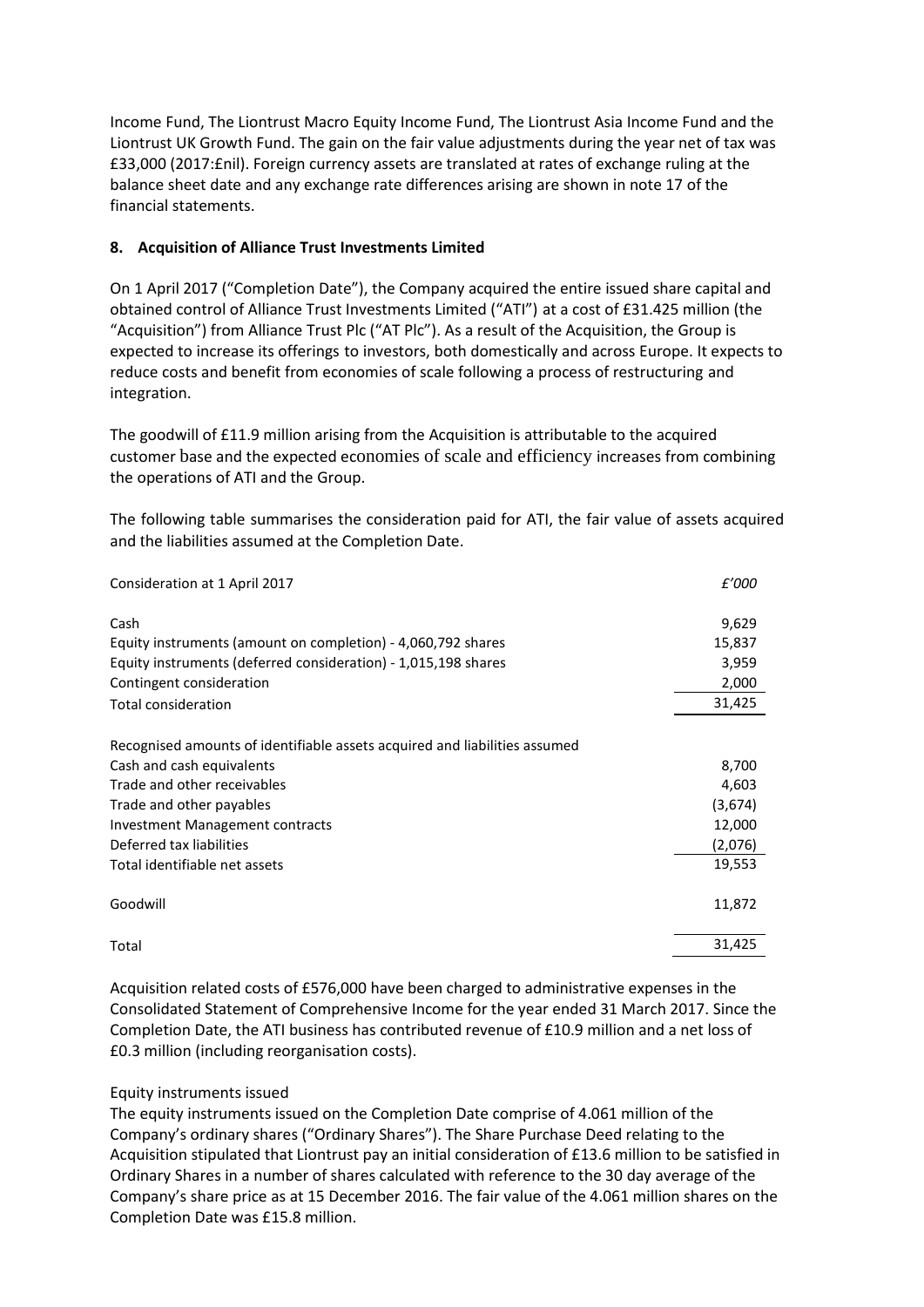The Group agreed to pay AT Plc an initial consideration of £15.8 million on the Completion Date, which was satisfied by the allotment and issue of 4.061 million of Ordinary Shares calculated with reference to the 30 day average of the Company's share price as at 15 December 2016.

Additionally, the Group has agreed to pay AT Plc additional consideration of £3.4 million on the first anniversary of the Completion Date, which will be satisfied by the allotment and issue of 1.015 million of Ordinary Shares calculated with reference to the 30 day average of the Company's share price as at 15 December 2016. The Group has included £3.9 million as deferred consideration related to the additional consideration, which represents its fair value at the Completion Date.

The identifiable net assets acquired were accounted for at fair value. The fair value of the intangible assets acquired was calculated using a Multiple Periods Excess Earnings Model ('MPEEM') which takes into account the future expected revenue and costs linked to the assets acquired. The MPEEM model assisted the Group in arriving at the valuation of £12 million which management believe is appropriate.

There is an additional contingent consideration that may become payable if, on the second anniversary of the completion date, the average assets under management managed by the Sustainable Investment team (the investment team acquired pursuant to the Acquisition) for the 3 month period prior to this date is in excess of £3 billion then the Group will pay an additional £3,000,000 in cash to AT Plc.

Based on facts and circumstances known at the interim accounting date (30 September 2017) the fair value of the contingent consideration was assessed as nil and no liability recorded. Prior to the year end, with the assets under management having grown considerably, the fair value of this liability was re-assessed. Based on the assessment, it was identified that at acquisition date, certain conditions existed which were not previously considered when assessing the fair value of the liability.

Following the completion of the acquisition, the positive fundflows were significantly higher than initially expected. The perception of corporate instability surrounding AT Plc and to what extent it would suppress demand for ATI's retails funds had not been fully considered. Additionally management had not been fully aware of the increase in UK investment consumer demand for 'Sustainable' investments.

These two factors were considered in the re-evaluation of whether a liability should be recognised on acquisition date. Based on a probability assessment model a measurement period adjustment was recorded at a discounted value of £2,000,000 (£2,175,000 undiscounted value) which increased the Goodwill by a corresponding amount. Further, £175,000 is expected to be recorded over a period of 2 years (£87,000 in current financial year and £88,000 in the next financial year) through the Statement of Comprehensive Income to account for the difference between the discounted and undiscounted values.

Further, the balance of £825,000 is recorded through the Statement of Comprehensive Income to reflect that the entire £3,000,000 will be payable.

Goodwill on acquisition is allocated to the Sustainable funds cash generating unit ('CGU'). An assessment was made in relation to impairment of the Goodwill where the recoverable amount was calculated using an earnings model which used key assumptions such as growth rate and discount rate. A reasonably possible change in these assumptions would not result in an impairment.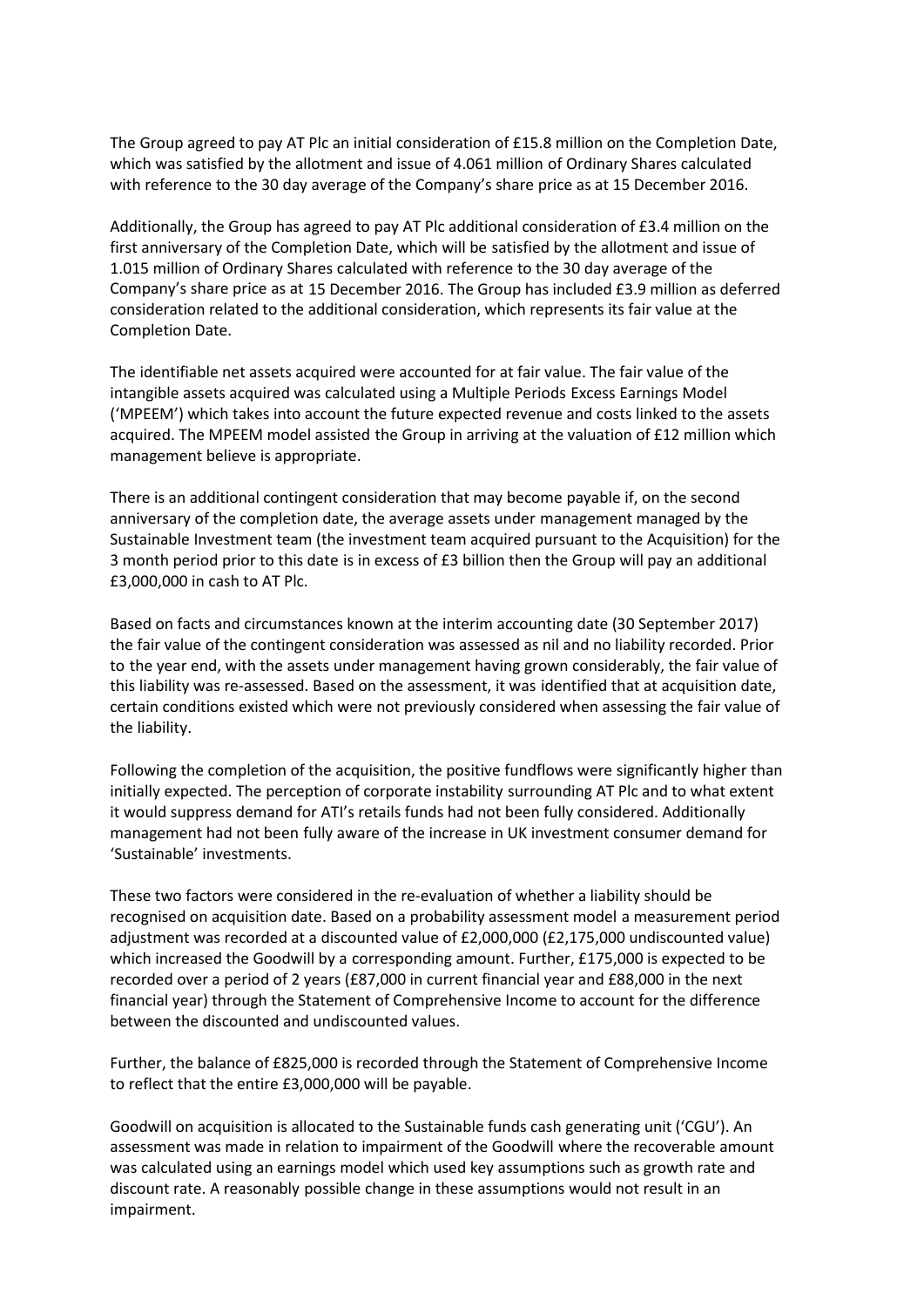## **9. Contingent assets and liabilities**

The Group can earn performance fees on some of the segregated and fund accounts that it manages. In some cases a proportion of the fee earned is deferred until the next performance fee is payable or offset against future underperformance on that account. As there is no certainty that such deferred fees will be collectable in future years, the Group's accounting policy is to include performance fees in income only when they become due and collectable and therefore the element (if any) deferred beyond 31 March 2018 has not been recognised in the results for the year.

## **10. Key risks**

The Directors have identified the risks and uncertainties that affect the Group's business and believe that they are substantially the same for this year as the current risks as identified in the 2017 Annual Report and Accounts. These can be broken down into risks that are within the management's influence and risks that are outside it.

Risks that are within management's influence include areas such as the expansion of the business, prolonged periods of under-performance, loss of key personnel, human error, poor communication and service leading to reputational damage and fraud.

Risks outside the management's influence include falling markets, terrorism, a deteriorating UK economy, investment industry price competition and hostile takeovers.

Management monitor all risks to the business, they record how each risk is mitigated and have warning flags to identify increased risk levels. Management recognise the importance of risk management and view it as an integral part of the management process which is tied into the business model.

## **11. Directors responsibility statement**

To the best of their knowledge and belief, the Directors confirm that:

The consolidated financial statements of Liontrust Asset Management PLC, prepared on a going concern basis in accordance with IFRS as adopted by the EU, give a true and fair view of the assets, liabilities, financial position and profit of Liontrust Asset Management PLC and the undertakings included in the consolidation taken as a whole;

The announcement includes a fair summary of the development and performance of the business and the position of Liontrust Asset Management PLC and the undertakings included in the consolidation taken as a whole and a description of the principal risks and uncertainties that they face.

## **12. Events after the reporting period**

On the 6th April 2018 the Company allotted a further 1,015,198 fully paid ordinary shares of 1p each to Alliance Trust Plc in settlement of part of the consideration for the acquisition of Alliance Trust Investments Limited which was completed on the 1st April 2017.

## **Forward Looking Statements**